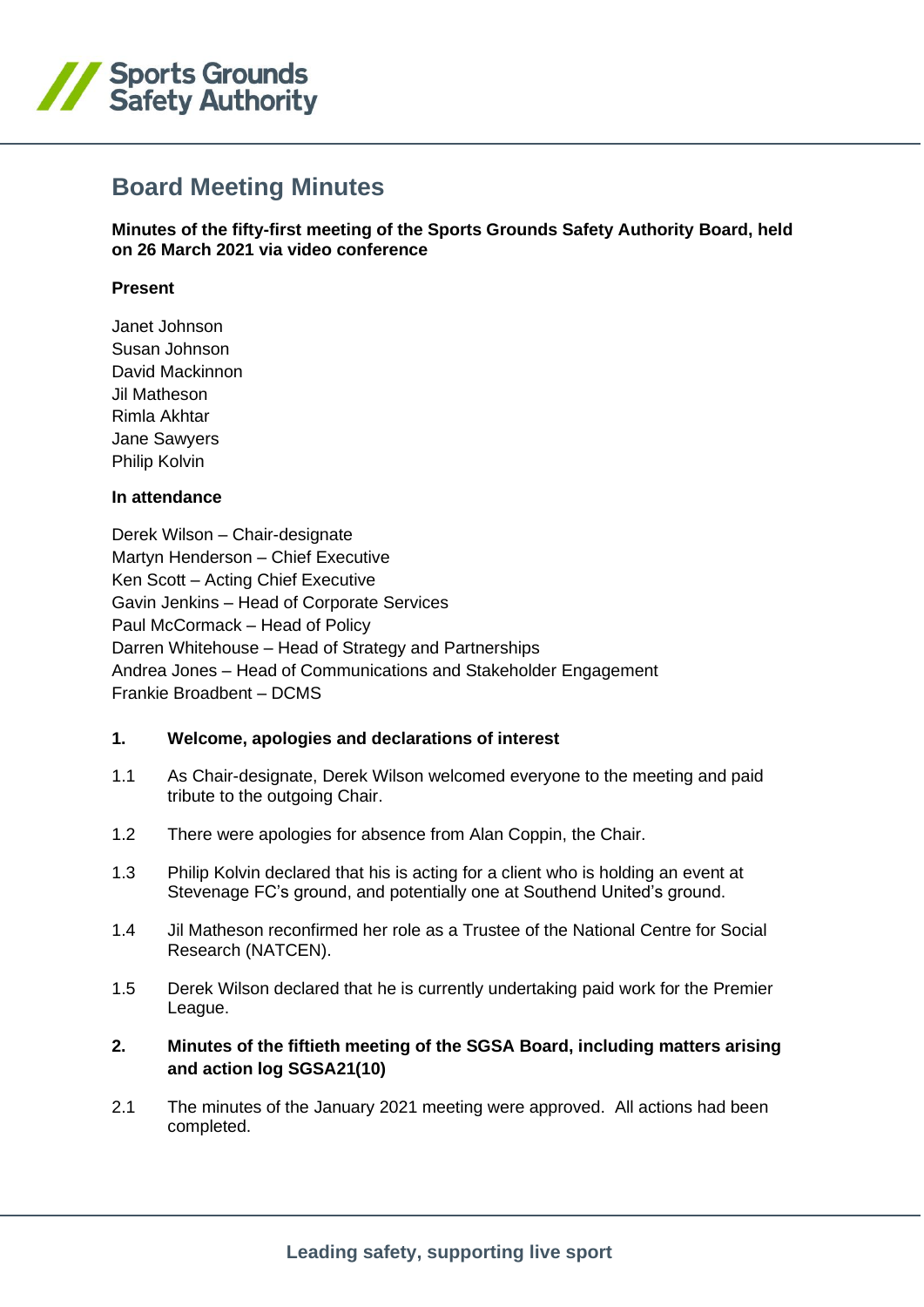

# **3. Audit and Risk Committee Update (Verbal)**

- 3.1 Janet Johnson provided the Board with an update on the Audit and Risk Committee (ARC) meeting that had taken place that morning, the highlights of which were:
	- the two recently completed reports from Internal Audit on the implementation of Xero and Cyber Security.
	- The NAO presenting their audit plan for the 2020-21 audit of the Annual Report and Accounts.
	- A review of the draft risk management framework.
	- A discussion on the 2021-22 budget. Members of the ARC recommended to the Board that the budget be approved.

#### **4. Chair-designate Introduction (Verbal)**

- 4.1 Derek Wilson introduced himself to the Board meeting, thanking his predecessor Alan for his wise counsel.
- 4.2 Derek has been involved in stadium design for over thirty years and feels privileged to take on the role of Chair, having previously served two terms as a Board member up until 2018.

#### **5. Chief Executive's Report SGSA21(11)**

- 5.1 Martyn Henderson presented his CEO report.
- 5.2 He updated the Board on various matters including:
	- Changes in personnel at DCMS.
	- Staff changes at the SGSA.
	- Issues with the licensing of individual clubs.
	- Correspondence received regarding technical guidance contained within the Green Guide.
- 5.3 Martyn also provided an update on the Events Research Programme. His secondment to the programme is backed up by a secondment agreement with an end date of the end May 2021.

[Martyn left the meeting]

#### **6. Business Plan 2021-22 SGSA21(12)**

6.1 Darren Whitehouse introduced the draft business plan for 2021-22.

## **7. Licensing 2021-22 SGSA21(13)**

7.1 Paul McCormack presented his paper on the proposed assessment arrangements for the 2021-22 licensing round to the Board for information.